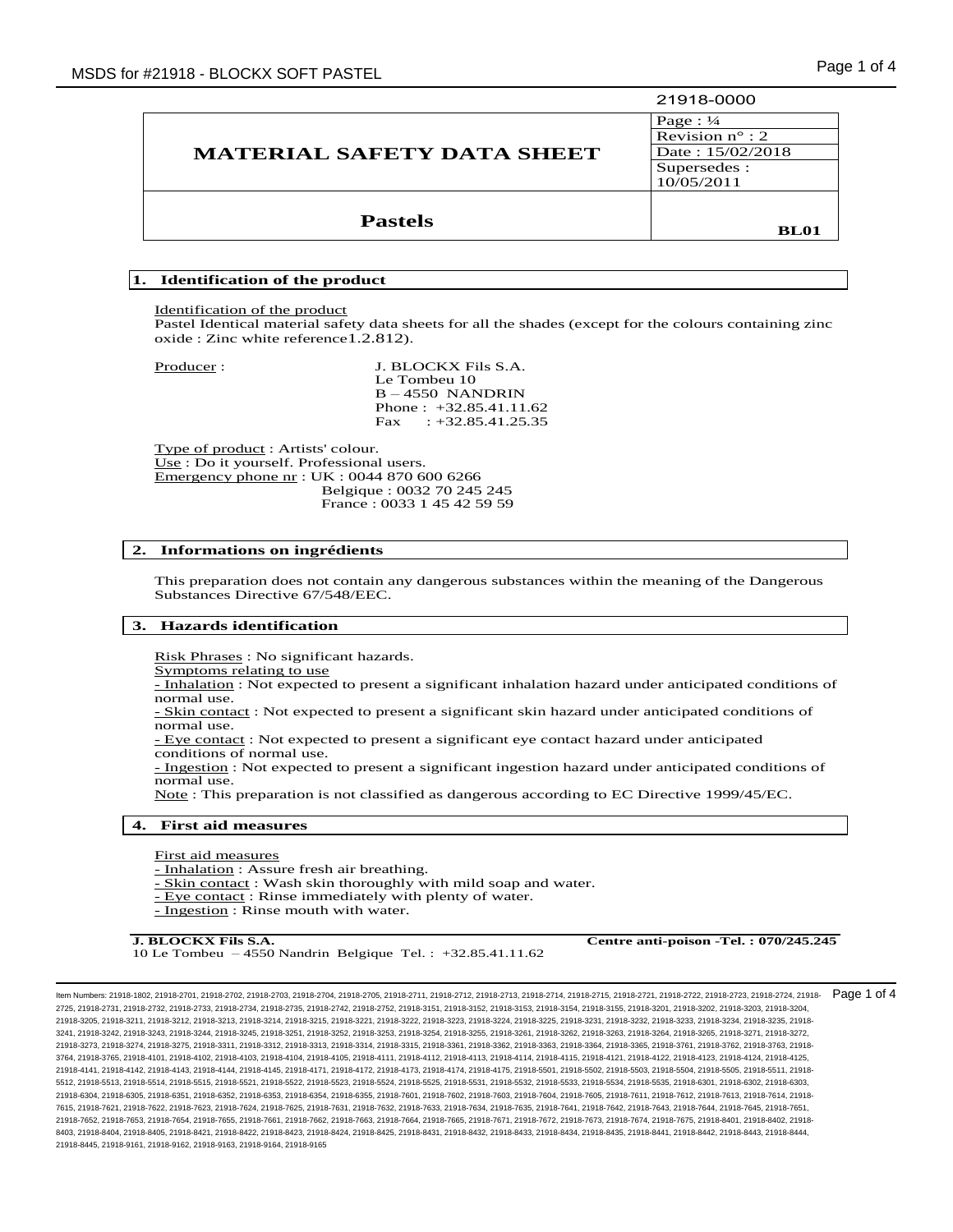| <b>MATERIAL SAFETY DATA SHEET</b> | Page : $2/4$<br>Revision $n^{\circ}$ : 2<br>Date: 15/02/2018<br>Supersedes :<br>10/05/2011 |
|-----------------------------------|--------------------------------------------------------------------------------------------|
| <b>Pastels</b>                    | <b>BL01</b>                                                                                |

# **5. Fire-fighting measures**

Extinguishing media : All extinguishing media can be used. Surrounding fires : Use water spray or fog for cooling exposed containers. Specific hazards : When heated to decomposition, emits dangerous fumes. Protection against fire : Do not enter fire area without proper protective equipment, including respiratory protection. Special procedures Exercise caution when fighting any chemical fire. Avoid (reject) fire-fighting water to enter

## **6. Accidental release measures**

Personal precautions : Equip cleanup crew with proper protection. Environmental precautions : Prevent entry to sewers and public waters. Notify authorities if product enters sewers or public waters. Clean up methods : Clean up any spills as soon as possible, using an absorbent material to collect

it. Use suitable disposal containers.

# **7. Handling and storage** ֺ֖֚֝֬

Storage : Keep container closed when not in use.

#### Handling

environment.

Do not breathe gas, fumes, vapour or spray. Wash hands and other exposed areas with mild soap and water before eat, drink or smoke and when leaving work.

# **8. Exposure controls/personal protection**

Personal protection

- Respiratory protection : No special respiratory protection equipment is recommended under normal conditions of use with adequate ventilation.

- Skin protection : No special clothing/skin protection equipment is recommended under normal conditions of use.

- Eye protection : Eye protection should only be necessary where liquid could be splashed or sprayed.

- Ingestion : When using, do not eat, drink or smoke.

Industrial hygiene : Either local exhaust or general room ventilation is usually required.

## **9. Physical and chemical properties**

Physical state at 20 °C : Solid. Colour : See the color card Odour : None.

**J. BLOCKX Fils S.A. Centre anti-poison -Tel. : 070/245.245** 10 Le Tombeu – 4550 Nandrin Belgique Tel. : +32.85.41.11.62

Page 2 of 4

Item Numbers: 21918-1802, 21918-2701, 21918-2702, 21918-2703, 21918-2704, 21918-2705, 21918-2711, 21918-2712, 21918-2713, 21918-2714, 21918-2715, 21918-2721, 21918-2722, 21918-2723, 21918-2724, 21918- 2725, 21918-2731, 21918-2732, 21918-2733, 21918-2734, 21918-2735, 21918-2742, 21918-2752, 21918-3151, 21918-3152, 21918-3153, 21918-3154, 21918-3155, 21918-3201, 21918-3202, 21918-3203, 21918-3204, 21918-3205, 21918-3211, 21918-3212, 21918-3213, 21918-3214, 21918-3215, 21918-3221, 21918-3222, 21918-3223, 21918-3224, 21918-3225, 21918-3231, 21918-3232, 21918-3233, 21918-3234, 21918-3235, 21918- 3241, 21918-3242, 21918-3243, 21918-3244, 21918-3245, 21918-3251, 21918-3252, 21918-3253, 21918-3254, 21918-3255, 21918-3261, 21918-3262, 21918-3263, 21918-3264, 21918-3265, 21918-3271, 21918-3272, 21918-3273, 21918-3274, 21918-3275, 21918-3311, 21918-3312, 21918-3313, 21918-3314, 21918-3315, 21918-3361, 21918-3362, 21918-3363, 21918-3364, 21918-3365, 21918-3761, 21918-3762, 21918-3763, 21918- 3764, 21918-3765, 21918-4101, 21918-4102, 21918-4103, 21918-4104, 21918-4105, 21918-4111, 21918-4112, 21918-4113, 21918-4114, 21918-4115, 21918-4121, 21918-4122, 21918-4123, 21918-4124, 21918-4125, 21918-4141, 21918-4142, 21918-4143, 21918-4144, 21918-4145, 21918-4171, 21918-4172, 21918-4173, 21918-4174, 21918-4175, 21918-5501, 21918-5502, 21918-5503, 21918-5504, 21918-5505, 21918-5511, 21918- 5512, 21918-5513, 21918-5514, 21918-5515, 21918-5521, 21918-5522, 21918-5523, 21918-5524, 21918-5525, 21918-5531, 21918-5532, 21918-5533, 21918-5534, 21918-5535, 21918-6301, 21918-6302, 21918-6303, 21918-6304, 21918-6305, 21918-6351, 21918-6352, 21918-6353, 21918-6354, 21918-6355, 21918-7601, 21918-7602, 21918-7603, 21918-7604, 21918-7605, 21918-7611, 21918-7612, 21918-7613, 21918-7614, 21918- 7615, 21918-7621, 21918-7622, 21918-7623, 21918-7624, 21918-7625, 21918-7631, 21918-7632, 21918-7633, 21918-7634, 21918-7635, 21918-7641, 21918-7642, 21918-7643, 21918-7644, 21918-7645, 21918-7651, 21918-7652, 21918-7653, 21918-7654, 21918-7655, 21918-7661, 21918-7662, 21918-7663, 21918-7664, 21918-7665, 21918-7671, 21918-7672, 21918-7673, 21918-7674, 21918-7675, 21918-8401, 21918-8402, 21918- 8403, 21918-8404, 21918-8405, 21918-8421, 21918-8423, 21918-8424, 21918-8425, 21918-8431, 21918-8432, 21918-8434, 21918-8435, 21918-8441, 21918-8442, 21918-8443, 21918-8442, 21918-8442, 21918-8442, 21918-8442, 21918-8443, 2 21918-8445, 21918-9161, 21918-9162, 21918-9163, 21918-9164, 21918-9165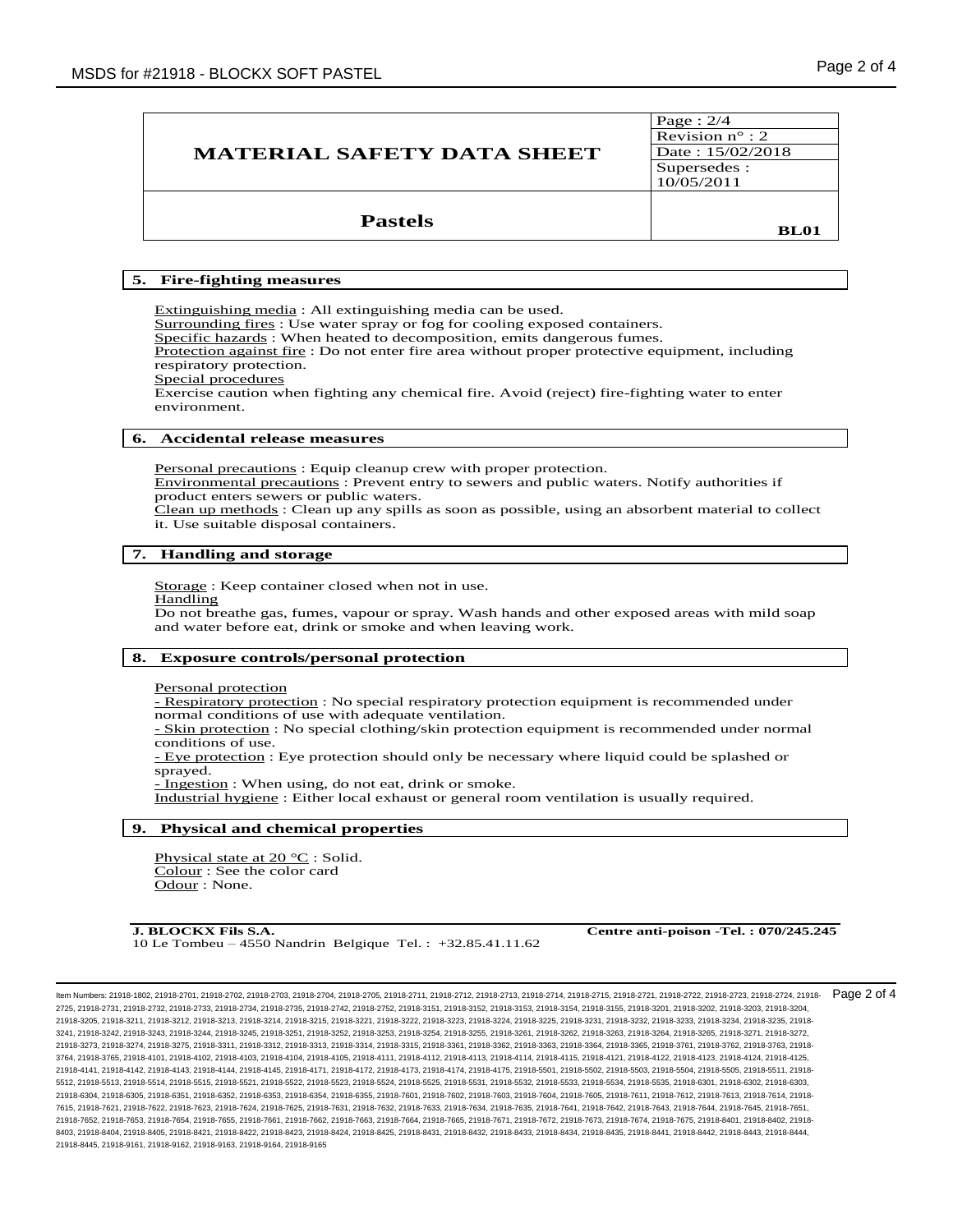| <b>MATERIAL SAFETY DATA SHEET</b> | Page: $3/4$<br>Revision $n^{\circ}$ : 2<br>Date: 15/02/2018<br>Supersedes:<br>10/05/2011 |
|-----------------------------------|------------------------------------------------------------------------------------------|
| <b>Pastels</b>                    | <b>BL01</b>                                                                              |

## **10. Stability and reactivity**

Hazardous reactions : Stable under recommended storage and handling conditions (see section 7). When exposed to high temperatures may produce hazardous decomposition products such as carbon monoxide and dioxide, smoke, oxides of nitrogen etc.. Keep away from oxidizing agents, strongly alkaline and strongly acid materials in order to avoid exothermic reactions.

## **11. Toxicological information**

On product : This preparation is not classified as dangerous according to EC Directive 1999/45/EC

#### **12. Ecological information**

On product : This preparation is not classified as dangerous according to EC Directive 1999/45/EC.

# **13. Disposal considerations** ֺ֖֚֝֬

General : Avoid release to the environment. Dispose in a safe manner in accordance with local/national regulations.

# **14. Transport information** ֺ֖֚֝֬

General information : Not classified

#### **15. Regulatory information**

 $Symbol(s)$ : None. R Phrase(s) : None. S Phrase(s) : S2 : Keep out of the reach of children.

# **16. Other information** ֺ֖֚֝֬

Further information : Specifications and technical informations on the product may be obtained from your supplier.

10 Le Tombeu – 4550 Nandrin Belgique Tel. : +32.85.41.11.62

**J. BLOCKX Fils S.A. Centre anti-poison -Tel. : 070/245.245**

Item Numbers: 21918-1802, 21918-2701, 21918-2702, 21918-2703, 21918-2704, 21918-2705, 21918-2711, 21918-2712, 21918-2713, 21918-2714, 21918-2715, 21918-2721, 21918-2722, 21918-2723, 21918-2724, 21918- 2725, 21918-2731, 21918-2732, 21918-2733, 21918-2734, 21918-2735, 21918-2742, 21918-2752, 21918-3151, 21918-3152, 21918-3153, 21918-3154, 21918-3155, 21918-3201, 21918-3202, 21918-3203, 21918-3204, 21918-3205, 21918-3211, 21918-3212, 21918-3213, 21918-3214, 21918-3215, 21918-3221, 21918-3222, 21918-3223, 21918-3224, 21918-3225, 21918-3231, 21918-3232, 21918-3233, 21918-3234, 21918-3235, 21918- 3241, 21918-3242, 21918-3243, 21918-3244, 21918-3245, 21918-3251, 21918-3252, 21918-3253, 21918-3254, 21918-3255, 21918-3261, 21918-3262, 21918-3263, 21918-3264, 21918-3265, 21918-3271, 21918-3272, 21918-3273, 21918-3274, 21918-3275, 21918-3311, 21918-3312, 21918-3313, 21918-3314, 21918-3315, 21918-3361, 21918-3362, 21918-3363, 21918-3364, 21918-3365, 21918-3761, 21918-3762, 21918-3763, 21918- 3764, 21918-3765, 21918-4101, 21918-4102, 21918-4103, 21918-4104, 21918-4105, 21918-4111, 21918-4112, 21918-4113, 21918-4114, 21918-4115, 21918-4121, 21918-4122, 21918-4123, 21918-4124, 21918-4125, 21918-4141, 21918-4142, 21918-4143, 21918-4144, 21918-4145, 21918-4171, 21918-4172, 21918-4173, 21918-4174, 21918-4175, 21918-5501, 21918-5502, 21918-5503, 21918-5504, 21918-5505, 21918-5511, 21918- 5512, 21918-5513, 21918-5514, 21918-5515, 21918-5521, 21918-5522, 21918-5523, 21918-5524, 21918-5525, 21918-5531, 21918-5532, 21918-5533, 21918-5534, 21918-5535, 21918-6301, 21918-6302, 21918-6303, 21918-6304, 21918-6305, 21918-6351, 21918-6352, 21918-6353, 21918-6354, 21918-6355, 21918-7601, 21918-7602, 21918-7603, 21918-7604, 21918-7605, 21918-7611, 21918-7612, 21918-7613, 21918-7614, 21918- 7615, 21918-7621, 21918-7622, 21918-7623, 21918-7624, 21918-7625, 21918-7631, 21918-7632, 21918-7633, 21918-7634, 21918-7635, 21918-7641, 21918-7642, 21918-7643, 21918-7644, 21918-7645, 21918-7651, 21918-7652, 21918-7653, 21918-7654, 21918-7655, 21918-7661, 21918-7662, 21918-7663, 21918-7664, 21918-7665, 21918-7671, 21918-7672, 21918-7673, 21918-7674, 21918-7675, 21918-8401, 21918-8402, 21918- 8403, 21918-8404, 21918-8405, 21918-8421, 21918-8423, 21918-8424, 21918-8425, 21918-8431, 21918-8432, 21918-8434, 21918-8435, 21918-8441, 21918-8442, 21918-8443, 21918-8442, 21918-8442, 21918-8442, 21918-8442, 21918-8443, 2 21918-8445, 21918-9161, 21918-9162, 21918-9163, 21918-9164, 21918-9165 Page 3 of 4